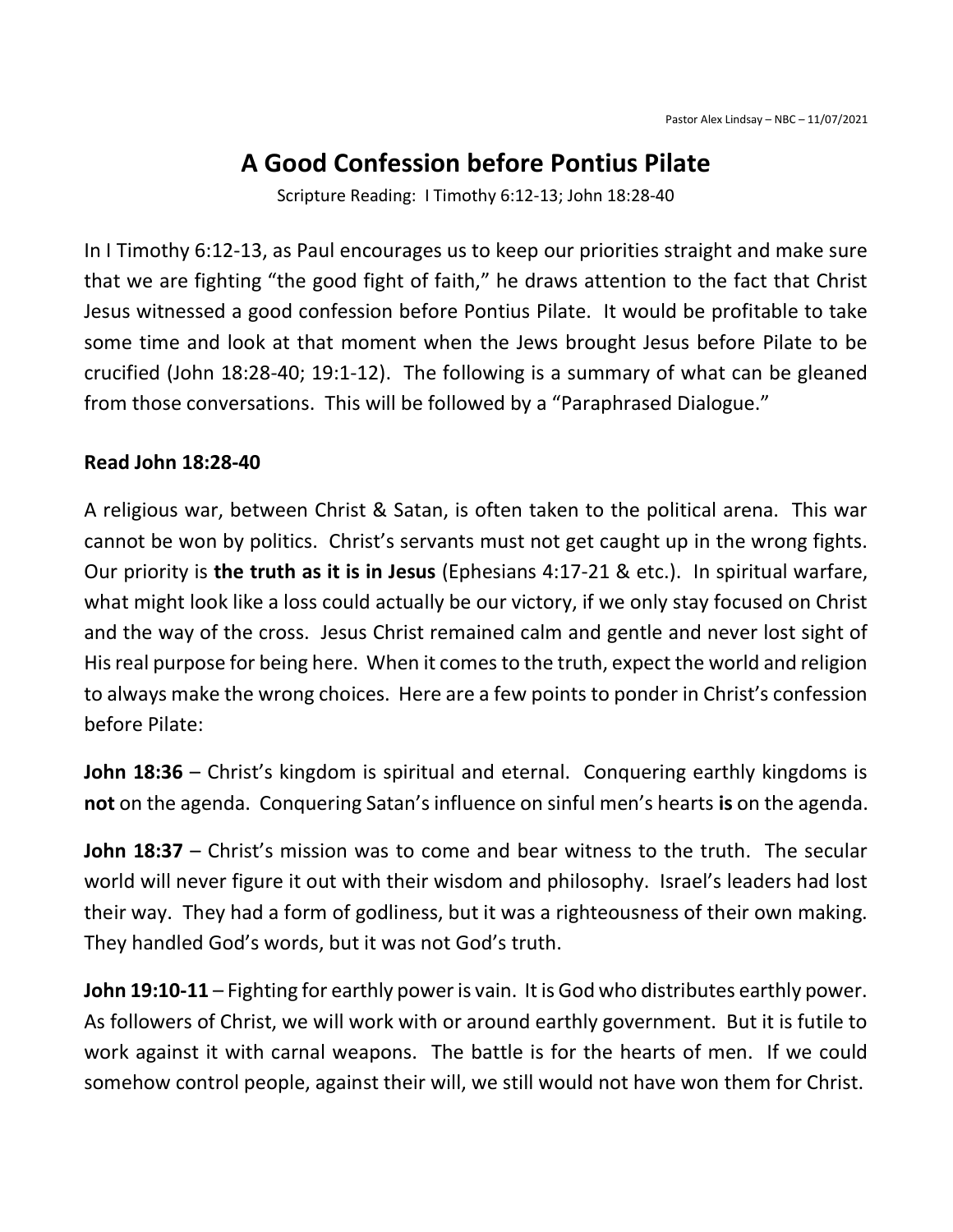The following are Scriptures that provide good food for meditation as we contemplate the interactions of ourselves with religion and with the world.

- $\bullet$  Titus 3:1-7
- $\bullet$  I Peter 2:21-25
- $\bullet$  John 16:33
- I Corinthians 1:18-31; 2:1-16
- II Corinthians 2:14-17; 4:1-6; 6:1-10; 10:3-5
- $\bullet$  II Timothy 2:24-26
- Ephesians 6:10-20
- $\bullet$  I John 2:15-17; 4:1-6; 5:1-5
- $\bullet$  Matthew 16:21-27
- Matthew 26:47-54
- Romans  $1:16$ ;  $10:1-4$  cp. Jeremiah  $2:8$
- Colossians 2:6-10
- Luke 24:44-48
- Romans 8:28-39
- Romans chapters  $12 13$ cp. Psalm 1:1-6; 2:1-12; 75:5-7; 46:1-11; Mark 12:13-17